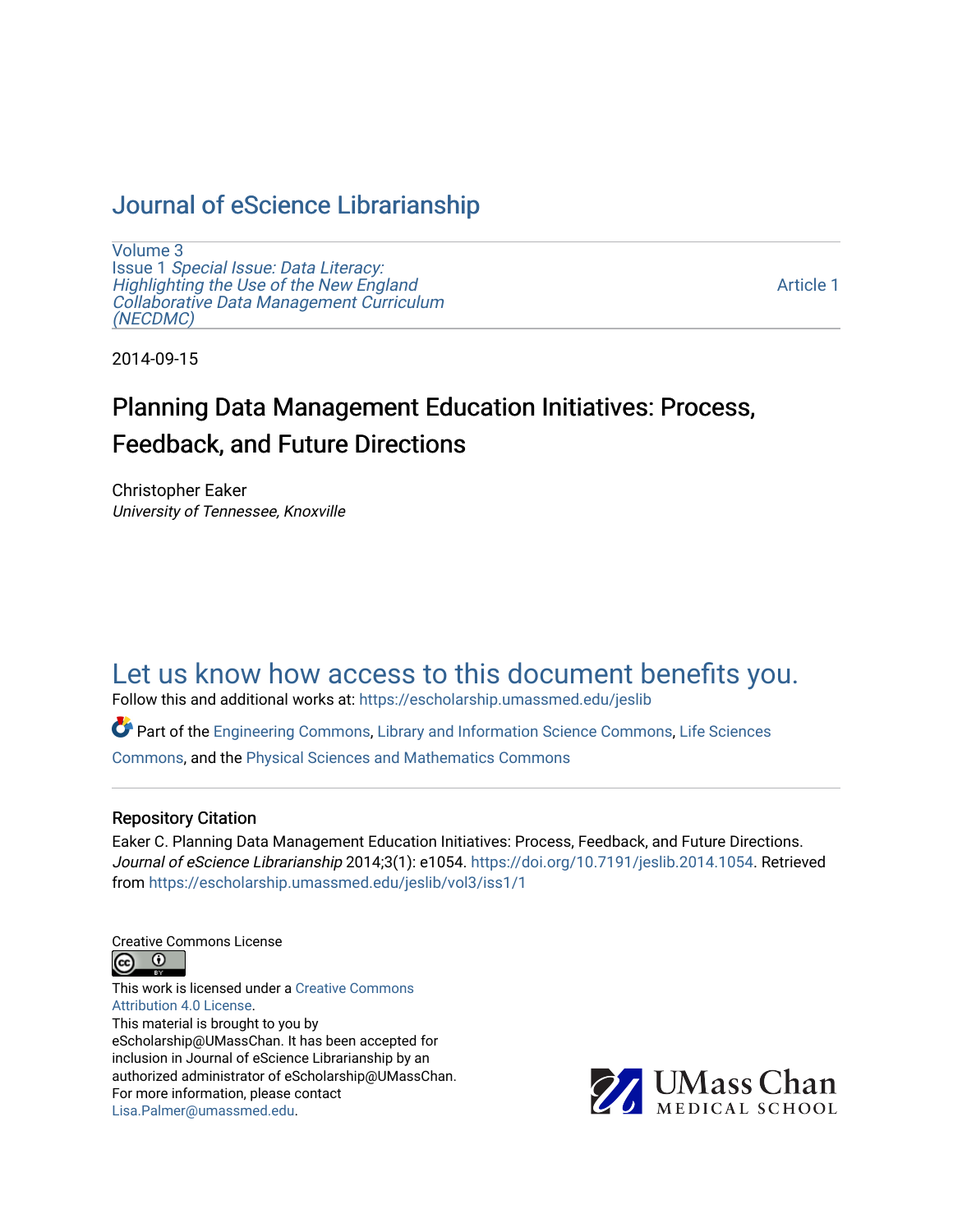

Journal of eScience Librarianship

putting the pieces together: theory and practice

## **Planning Data Management Education Initiatives: Process, Feedback, and Future Directions**

# Christopher Eaker

University of Tennessee, Knoxville, Knoxville, TN, USA

# **Abstract**

Educating researchers in sound data management skills is a hot topic in today's data intensive research world. Librarians across the country and the world are taking the lead in offering this training to their campus research communities. In Fall, 2013, the Data Curation Librarian at the University of Tennessee, Knoxville, held a one-day "Data Management Basics" Workshop geared towards graduate students in engineering and science disciplines based on the New England Collaborative Data Management Curric-

## **Introduction**

Librarians have long recognized a need for formal scientific data management instruction, and they have taken the lead in developing training on the best practices needed to make research data generated in one project useful in another. Preserving and sharing research data supports research scrutiny and reproducibility, but for that to happen, researchers must steward data carefully. While it is the researcher's responsibility to effectively and responsibly manage data for its long term reuse (Corti et al. 2014), surveys of researchers have found that they often employ inconsistent data management practices (Ward et al, 2010). In response to this need, the Data Curation Librarian at the University of Tennessee, Knoxville, offered a ulum. Students were asked to complete a pre-workshop survey and a series of seven post-module surveys throughout the day. This article discusses the results of the survey feedback, the planning process, and elaborates on important variables in planning data management training initiatives, such as disciplinary adjustments and time constraints. The article concludes with a discussion of the author's future plans for providing training initiatives based on the feedback he received.

data management workshop for graduate students in fall 2013. This article describes the planning process and an analysis of student feedback received from the workshop that piloted the New England Collaborative Data Management Curriculum (NECDMC) and the plans for future initiatives that will build on it.

# **Background**

Data management skills, practices, and education of student and faculty researchers have been common themes in this and other library publications over the last several years (Adamick, Reznik-Zellen, and Sheridan 2012; Akers and Doty 2013; Piorun et al. 2012; Tenopir et al. 2011). As the raw materials of research, one researcher's data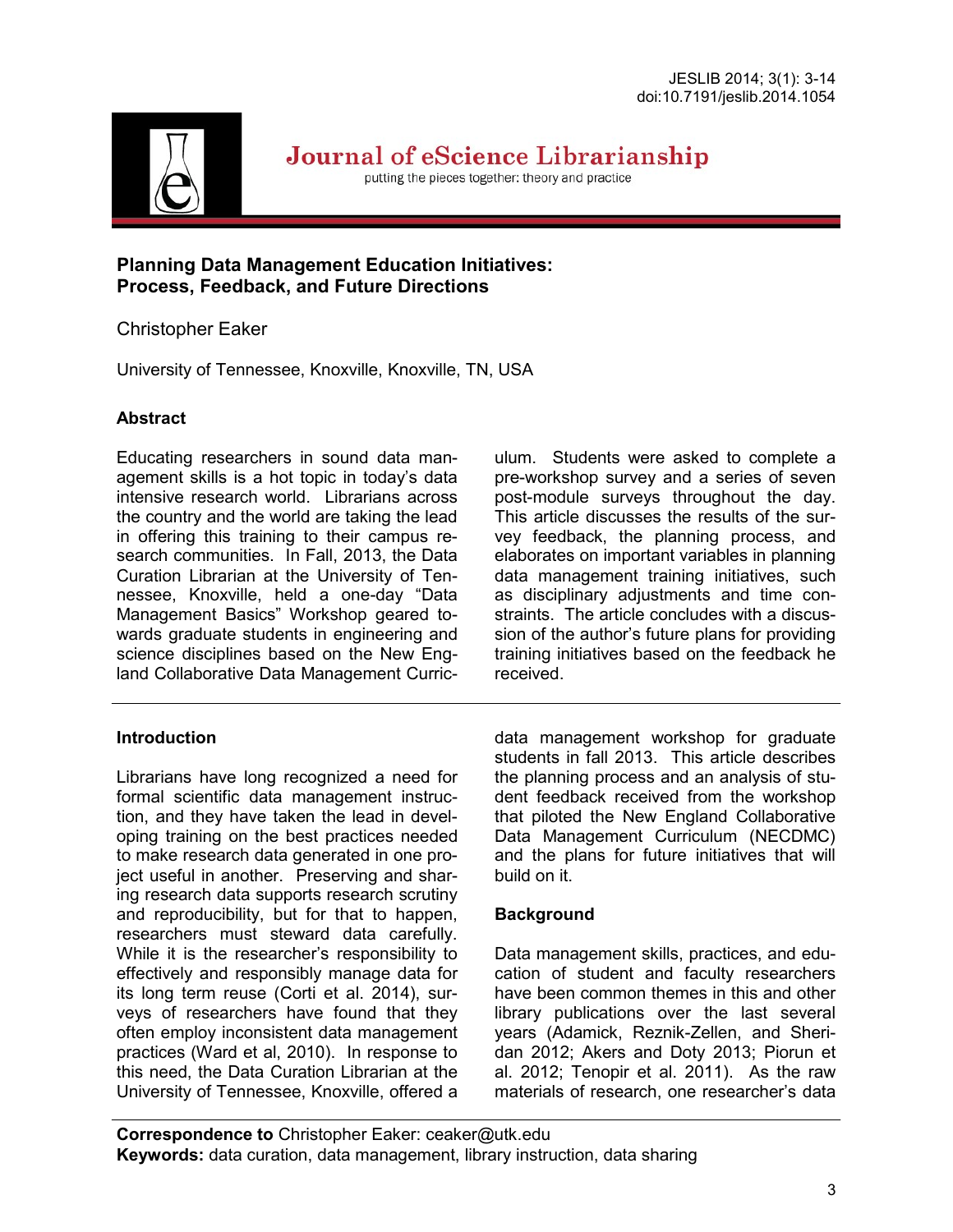can be recycled to become the raw materials of someone else's research. Those data, however, must be managed (or stewarded) in such a way that keeps reuse in mind, so that they will be in a much better condition for preservation, access, and reuse. While preparing data for future reuse is critical, it is often not the first thing on researchers' minds. Busy researchers are typically more focused on getting the research project finished, the data analyzed, and the articles published than making sure the data are described and preserved for later reuse (Eaker et al. 2014).

During the fall semester of 2013, the University of Tennessee, Knoxville (UTK), Libraries offered a Data Management Basics Workshop for graduate students from science and engineering disciplines to begin introducing students to the practices necessary to prepare data for reuse. The workshop, led by the author, was an early pilot of the New England Collaborative Data Management Curriculum (NECDMC), developed by the Lamar Soutter Library at the University of Massachusetts Medical School in collaboration with several other institutions. The NECDMC is based on the *Frameworks for a Data Management Curriculum*, which was also developed by the Lamar Soutter Library, among other institutions. The NEC- $DMC$  comprises seven modules.<sup>1</sup> Its modular format allows the curriculum to work within a wide range of delivery methods, such as a short 60- to 90-minute session using just Module 1, as a day-long workshop using all seven modules, or as a semester-long course. The author piloted the NECDMC curriculum as a one-day course in an interactive workshop format using a mixture of lectures, collaborative activities, and individual work. This article discusses planning the workshop and feedback received. In addition, it discusses future plans to offer additional workshops and considerations for others planning data management workshops at their institutions.

#### **Planning & Execution**

Planning for the Data Management Basics Workshop began early in August, 2013. The author evaluated three data management curricula, including MANTRA, developed by the University of Edinburgh; the DataONE Data Management Education Modules; and the *Frameworks for a Data Management Curriculum*. Each was evaluated in terms of content, delivery method, and format. The author concluded that based on the desired format and audience, the *Frameworks* would work best for his needs, as it offered a modular format that was highly customizable to the needs of any discipline. The author discussed his plan for using NECDMC with the NECDMC Project Coordinators who offered him an updated version of the curriculum to pilot at his workshop.<sup>2</sup>

Students for the UTK workshop were recruited by recommendation and invitation. The author contacted professors with whom he had a relationship through introductions with other subject librarians in the Libraries. The professors recommended graduate students that they preferred to attend the workshop. The author then reached out to the students and extended an invitation to them, noting that they had been recommended by their professor. This recommendation/invitation method worked well; all 16 students who were recommended and invited registered for the workshop. Twelve of those 16 students attended the workshop. Disciplines represented are shown in Table 1.

To evaluate the effectiveness of the workshop, the author applied for Institutional Review Board approval to administer a series

<sup>&</sup>lt;sup>1</sup> Module 1: Overview of Research Data Management; Module 2: Types, Formats, and Stages of Data; Module 3: Contextual Details Needed to Make Data Meaningful to Others; Module 4: Data Storage, Backup, and Security; Module 5: Legal and Ethical Considerations for Research Data; Module 6: Data Sharing & Re-Use Policies; Module 7: Plan for Archiving and Preservation of Data

<sup>&</sup>lt;sup>2</sup> At this point, NECDMC had not yet been published. It was published and publicized in early November 2013.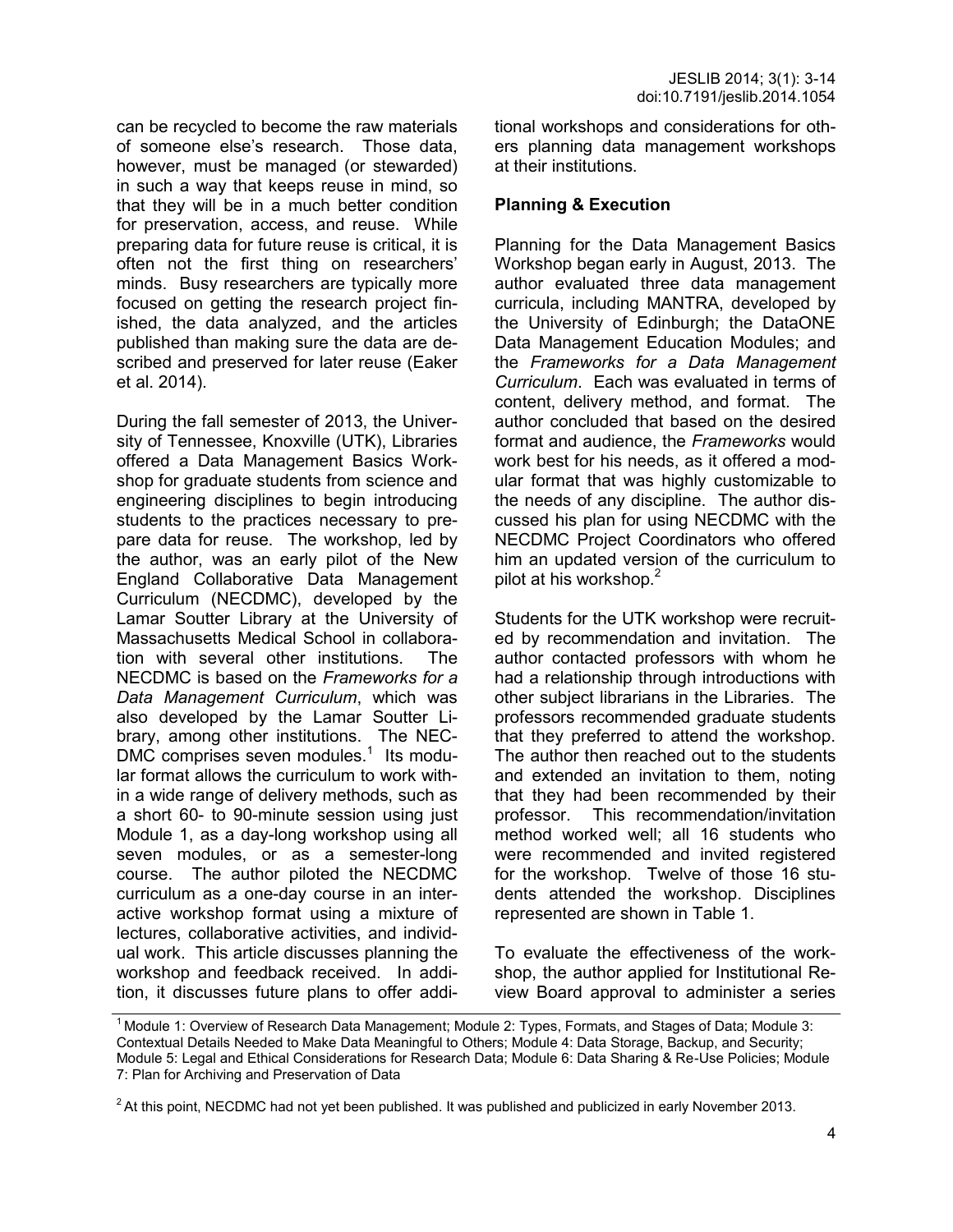**Table 1:** Disciplines represented.

| <b>Discipline</b>                   | <b>No. of Students</b> |
|-------------------------------------|------------------------|
| Civil & environmental engineering   |                        |
| Geography                           |                        |
| Materials science & engineering     |                        |
| Chemical & biomolecular engineering |                        |
| Earth & planetary sciences          |                        |
| Comparative & experimental medicine |                        |
| Information science                 |                        |

of surveys before and during the workshop. With exception of the pre-workshop survey, the NECDMC Project Coordinators provided the surveys and the author used them verbatim. The pre-workshop survey asked the students what they hoped to learn from this workshop. Students responded that they hoped to learn how to organize data, how to backup and secure data, and how to manage large amounts of data, which are topics the NECDMC covers.

During the planning, it became clear that minor adjustments to the curriculum were necessary for the heterogeneous audience that this workshop would serve. First, the NEC-DMC makes use of case studies that illustrate data management concepts and practices in the context of actual research in specific settings. Students can read the curriculum's case studies to better understand the relevance of good data management practices and data management issues that researchers encounter in the course of their work. For this workshop, however, the author did not use the case studies as those available at that time were based mostly on medical science -- a discipline that was not heavily represented in this class. Additionally, the time allotted for the workshop would not be sufficient for case-study activities in addition to lectures and hands-on activities. Lastly, the author added institution-specific information, resources, and contacts where appropriate throughout the day.

The workshop began at 8:30 am with Module 1: Introduction to Research Data Management. Each module was covered in approximately one hour and followed by a survey that evaluated how well the preceding module covered certain topics. Modules 1 through 3 were covered before lunch; Modules  $4 - 7$ , after lunch. The class ended at approximately 4 pm.

The author requested that the students bring a dataset with which to work on in class exercises. Throughout the day, students used their own data sets during hands-on activities to demonstrate the topics covered, such as creating a Dublin Core metadata record for their data set and creating a data backup and security plan.

The author also used videos throughout the day to illustrate key concepts. To demonstrate the importance of data management practices, the author played a video called "Data Sharing and Management Snafu in 3 Short Acts" (Hanson, Surkis, and Yacobucci 2012). To demonstrate the importance of having a regular backup plan, the author used a video called "How Toy Story 2 Almost Got Deleted" (2012). Students remarked that these videos effectively emphasized the importance of data file organization, description with adequate metadata, and the importance of regular backups. In reference to the Hanson et al. video, one student said, "The video was an excellent way to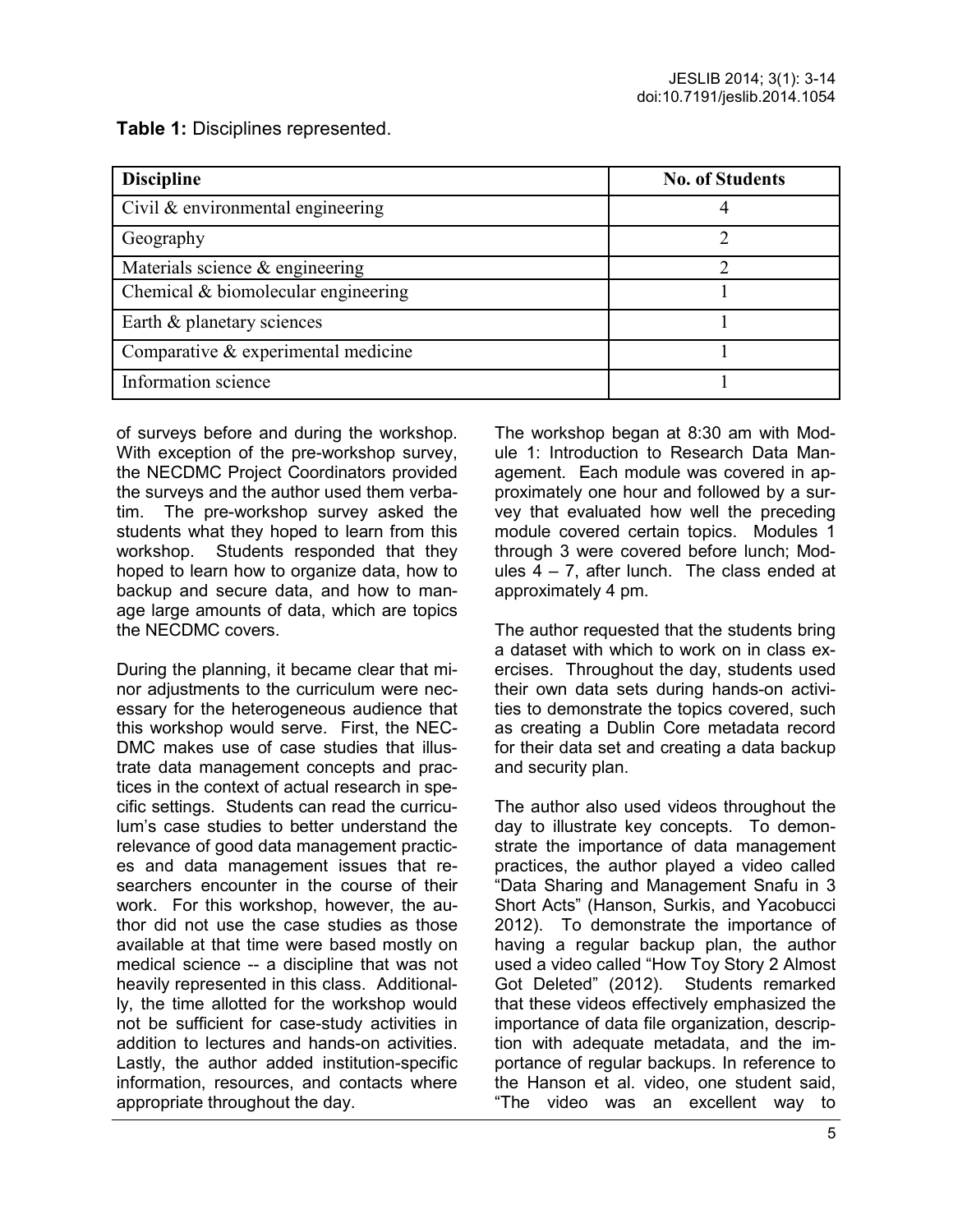|                         | Q1             | Q2               | Q3             | Q <sub>4</sub>   | Q <sub>5</sub>   | Q <sub>6</sub>   | $Q7^4$           | $\mathbf{Q8}^5$ |
|-------------------------|----------------|------------------|----------------|------------------|------------------|------------------|------------------|-----------------|
| $\overline{\mathbf{5}}$ | 6              | 8                | 7              | 3                | 7                | 8                | 6                | 6               |
| $\overline{\mathbf{4}}$ | $\overline{4}$ | 4                | 2              | 6                | 3                | $\overline{4}$   | 6                | $\overline{4}$  |
| $\mathbf{3}$            | $\overline{2}$ | $\boldsymbol{0}$ | $\overline{2}$ |                  | $\boldsymbol{0}$ | $\boldsymbol{0}$ | $\boldsymbol{0}$ | 2               |
| $\overline{2}$          | $\theta$       | $\theta$         |                | $\overline{2}$   | $\overline{2}$   | $\boldsymbol{0}$ | $\boldsymbol{0}$ |                 |
|                         | $\theta$       | $\theta$         | $\theta$       | $\boldsymbol{0}$ | $\boldsymbol{0}$ | $\theta$         | $\mathbf{0}$     | $\Omega$        |
| $n = 12$                |                |                  |                |                  |                  |                  |                  |                 |

**Table 2: Module 1 survey results<sup>3</sup>** 

demonstrate the importance of properly managing data."

## **Survey Results by Module**

A pre-workshop survey was administered concurrently with registration to gauge students' overall confidence in their ability to manage data. This survey posed the question, "How confident are you in your ability to manage data well during a research project?" The scale for responses to this question was 1 to 5 with 1 being "Not confident" and 5 being "Very confident." Responses ranged from 2 to 4, with a mean of  $3.2$  (n = 12).

Feedback on each workshop module was accomplished through a series of seven surveys – one administered after each module – which asked specific questions about material covered in the preceding session. The following sections present the individual questions' results from each module, though not all responses are discussed. All scales are 5-point scales with 1 being "Not at all well" and 5 being "Very well," unless otherwise indicated.

#### *Module 1: Overview of Research Data Management*

In Module 1, students were introduced to what research data is, and 10 of 12 students believed this module accomplished this very well (6) or well (4). Module 1 was also most successful in explaining the need for managing and sharing research data relative to relevant public policies<sup>6</sup> and identifying the value and importance of data management to the success of a research project. All of the students felt the module explained those areas very well (8) or well (4).

The survey also included free response questions which asked students which content they liked best and least in the module. Four of the 12 students felt the discussion of file naming best practices to be the most helpful, illustrated by the comment, "This is currently a major issue for me." Three students felt that discussions of best practices were most useful, while two students felt that the introduction to the data life cycle was most useful. One student stated that he or she never thought of research as a life cycle, but as a linear process, and that this discussion helped him or her conceptualize research differently. When asked about their

<sup>&</sup>lt;sup>3</sup> Survey questions are included in the appendix.

<sup>4</sup> Scale: 1 = Did not meet my needs/expectations; 5 = Entirely met needs

 $5$  Scale: 1 = Materials not at all useful/relevant; 5 = Materials very useful

<sup>&</sup>lt;sup>6</sup> e.g. National Science Foundation's data management plan and National Institutes of Health's data sharing plan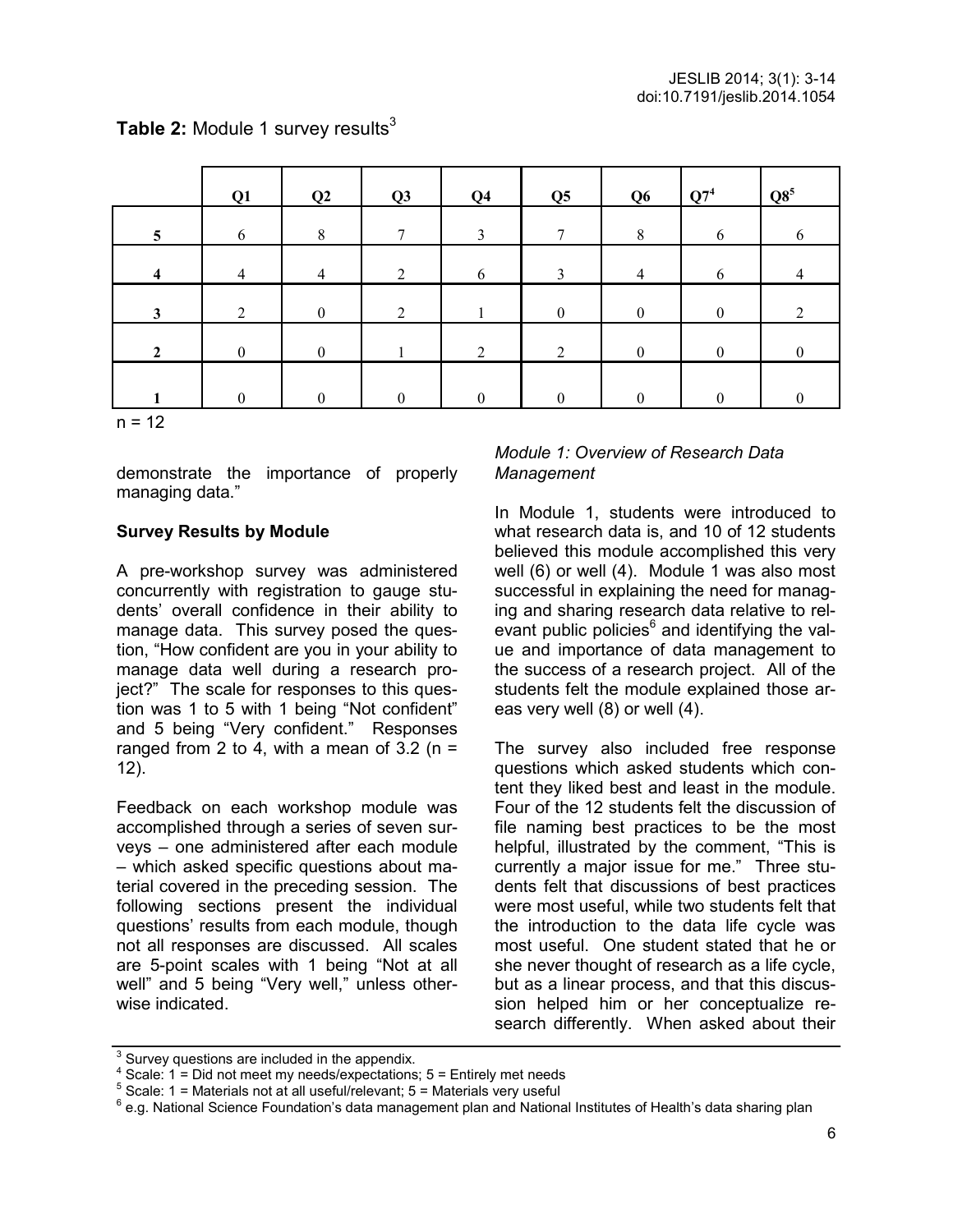| Table 3: Module 2 survey results <sup>7</sup> |  |
|-----------------------------------------------|--|
|-----------------------------------------------|--|

|                         | Q1               | Q2            | Q3               | Q <sub>4</sub> | Q <sub>5</sub> | Q <sub>6</sub> | $Q7^8$           | $Q8^9$         |
|-------------------------|------------------|---------------|------------------|----------------|----------------|----------------|------------------|----------------|
| $5\overline{)}$         | 5                | π             | $\mathbf{r}$     | $\overline{2}$ | 3              |                | 3                | 3              |
| $\overline{\mathbf{4}}$ | $\overline{4}$   |               | 4                | 6              | 3              | 3              | 6                | 6              |
| $\mathbf{3}$            | 3                | $\mathcal{E}$ |                  |                | 3              | 3              | $\mathbf{R}$     |                |
| $\overline{2}$          | $\boldsymbol{0}$ |               | $\boldsymbol{0}$ | 2              | $\overline{2}$ | $\mathbf{0}$   | $\boldsymbol{0}$ | $\overline{0}$ |
|                         | $\Omega$         | 0             | $\theta$         |                |                |                | $\boldsymbol{0}$ | $\theta$       |

 $n = 12$ 

**Table 4: Module 3 survey results<sup>10</sup>** 

|   | Q1 | Q2 | Q3           | Q <sub>4</sub> | Q5       | $Q6^{11}$      | $Q7^{12}$ |
|---|----|----|--------------|----------------|----------|----------------|-----------|
| 5 |    | 4  | 4            | 4              | 4        |                |           |
| 4 | 6  |    |              | 3              | 3        | $\overline{4}$ |           |
| 3 | ◠  | 0  |              | 4              |          | $\overline{4}$ |           |
|   |    |    | $\mathbf{0}$ |                | $\theta$ |                |           |
|   |    |    |              |                |          |                |           |

 $n = 12$ 

least favorite topic, students' responses were mixed; one student stated "it is boring to read [funder policies] all during the module," while another stated, "just wait to introduce [metadata] later."

#### *Module 2: Types, Formats and Stages of Data*

In Module 2, students were introduced to data types, formats, and stages. Nine of 12 students indicated that this module explained the range of data types very well (5) or well (4). Eleven of 12 students found this module explained non-proprietary data formats that will be accessible in the future very well (7) or well (4). Students felt this module was least successful in helping them identify methods of recording research data that are discipline-specific (very well [3] well [3], not well [2], not at all well [1], neutral [3]).

 $<sup>7</sup>$  Survey questions are included in the appendix.</sup>

 $8$  Scale: 1 = Did not meet my needs/expectations; 5 = Entirely met needs

 $9$  Scale: 1 = Materials not at all useful/relevant; 5 = Materials very useful

 $10$  Survey questions are included in the appendix.

<sup>&</sup>lt;sup>11</sup> Scale:  $1 =$  Did not meet my needs/expectations;  $5 =$  Entirely met needs

<sup>&</sup>lt;sup>12</sup> Scale: 1 = Materials not at all useful/relevant; 5 = Materials very useful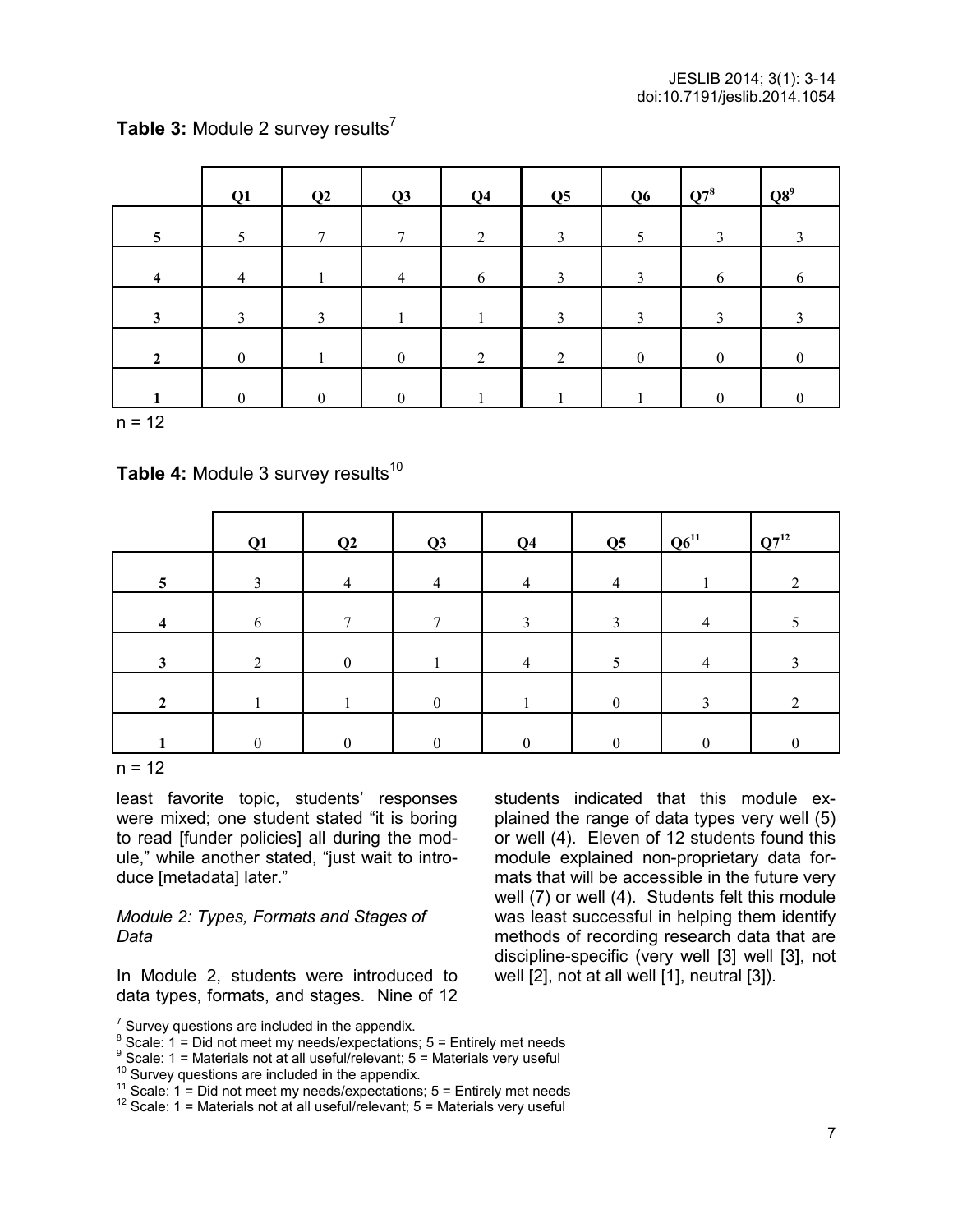|                         | Q1               | Q2.a             | Q2.b             |                  |                  |                  |                  |                  | Q4               | $Q5^{14}$      | $Q6^{15}$      |
|-------------------------|------------------|------------------|------------------|------------------|------------------|------------------|------------------|------------------|------------------|----------------|----------------|
| 5                       | 7                | 7                | 7                | 6                | 5                | 6                | $\overline{4}$   | 5                | 6                | $\overline{4}$ |                |
| $\overline{\mathbf{4}}$ | $\overline{4}$   | 3                | $\mathfrak{Z}$   | $\overline{4}$   | 6                | $\overline{4}$   | $\overline{4}$   | 6                | 3                | 5              |                |
| $\mathbf{3}$            | 1                | 2                | 2                | $\boldsymbol{0}$ |                  | 2                | $\overline{2}$   |                  | 3                | 3              | 2              |
| $\overline{2}$          | $\boldsymbol{0}$ | $\boldsymbol{0}$ | $\mathbf{0}$     | $\overline{2}$   | $\boldsymbol{0}$ | $\boldsymbol{0}$ | 2                | $\boldsymbol{0}$ | $\boldsymbol{0}$ | $\bf{0}$       | $\mathbf{0}$   |
|                         | $\theta$         | $\theta$         | $\boldsymbol{0}$ | $\theta$         | $\theta$         | $\boldsymbol{0}$ | $\boldsymbol{0}$ | $\boldsymbol{0}$ | $\boldsymbol{0}$ | $\theta$       | $\overline{0}$ |

## Table 5: Module 4 survey results<sup>13</sup>

 $n = 12$ 

Free response questions indicated that eight of the 12 students felt the discussion about preferred file formats was most useful. Students wrote comments such as "I didn't know there were preferred formats [of data] and "I'm using a range of specialty software that frequently produces compatibility issues." Four of the 12 students felt the discussion of stages of data was most useful. One student said, "It helps me target my progress in data management." Two students mentioned they would like to have spent more time discussing file types and formats.

#### *Module 3: Contextual Details Needed to Make Data Meaningful to Others*

Module 3 discussed metadata in more detail after it was introduced in Module 1. Nine of the 12 students felt this module explained the concept of metadata very well (3) or well (6), while one student said it did not explain it well, and two were neutral. Nonetheless, students overwhelmingly felt the module helped them understand why metadata is important, saying it explained it very well (4) or well (7). Seven thought the module was successful in helping them identify an approach to creating metadata, while five were neutral.

Free response questions indicated that eight of the 12 students felt the discussion of the importance of metadata was the most useful part of this module, but the exercise in which they created a Dublin Core metadata record for their data sets was not as helpful as it could have been; eight of the 12 students were still confused about what metadata is and how to create a metadata record. Several students commented that they were "Still confused about how to create [metadata]," that there was "not enough guidance on what to include," and they are "still confused about metadata standards."

#### *Module 4: Data Storage, Backup, and Security*

In Module 4, students were introduced to the importance of secure data storage, data security, and a regular backup plan. Eleven of the 12 students felt that this module helped them understand why data storage, backup, and security of research data are important (very well [7] and well [4]). Nine of the 12 students felt this module helped them identify an approach to creating a data storage, backup, and security plan (very well [6] and well [3]), while three were neutral. Eight of the 12 students felt the module helped them

 $13$  Survey questions are included in the appendix.

 $14$  Scale: 1 = Did not meet my needs/expectations; 5 = Entirely met needs

<sup>&</sup>lt;sup>15</sup> Scale: 1 = Materials not at all useful/relevant; 5 = Materials very useful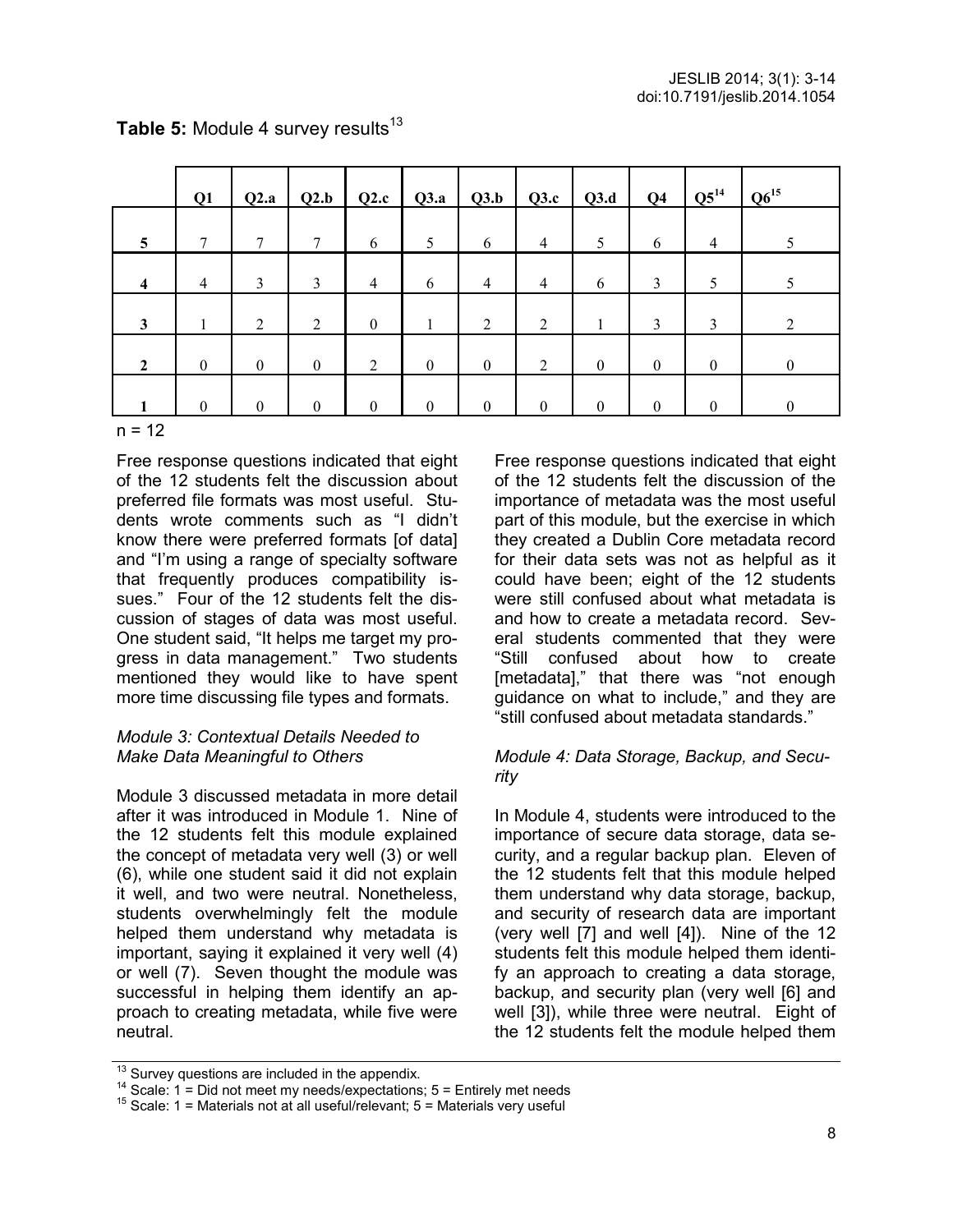|                         | Q1               | Q2.a             | Q2.b             | Q2.c             | Q2.d           | Q <sub>3</sub>   | Q <sub>4</sub>   | Q <sub>5</sub> | Q <sub>6</sub>   | Q7               | $Q8^{17}$        | $Q9^{18}$        |
|-------------------------|------------------|------------------|------------------|------------------|----------------|------------------|------------------|----------------|------------------|------------------|------------------|------------------|
| $\overline{5}$          | 7                | 7                | 7                | 6                | 6              | 6                | $\overline{4}$   | 6              | 6                | 8                | 5                | 5                |
| $\overline{\mathbf{4}}$ | $\overline{2}$   | $\mathfrak{Z}$   | $\overline{4}$   | $\overline{4}$   |                | 3                | $\tau$           | 3              | 3                | 3                | 5                | $\overline{4}$   |
| $\mathbf{3}$            | $\overline{2}$   |                  | $\boldsymbol{0}$ | J.               | $\overline{2}$ | $\overline{2}$   | $\boldsymbol{0}$ | $\overline{2}$ | 2                | $\boldsymbol{0}$ |                  | 2                |
| $\overline{2}$          | $\boldsymbol{0}$ | $\boldsymbol{0}$ | $\boldsymbol{0}$ | $\boldsymbol{0}$ |                | $\boldsymbol{0}$ | $\boldsymbol{0}$ | $\mathbf{0}$   | $\boldsymbol{0}$ | $\boldsymbol{0}$ | $\boldsymbol{0}$ | $\boldsymbol{0}$ |
|                         | $\mathbf{0}$     | $\boldsymbol{0}$ | $\boldsymbol{0}$ | $\boldsymbol{0}$ |                | $\boldsymbol{0}$ | $\mathbf{0}$     | $\mathbf{0}$   | $\overline{0}$   | $\boldsymbol{0}$ | $\mathbf{0}$     | $\theta$         |

## Table 6: Module 5 survey results<sup>16</sup>

 $n = 11$ 

understand the importance of migration to newer storage media (very well [4] and well [4]), while 2 did not feel it did a good job, and 2 were neutral.

Overall, the students most liked the discussion of backing up data regularly. Six students listed this discussion as the one they like most. In reference to backup services provided by the University, one student stated, "I would like to use them in my research projects." Another stated he or she "did not know the different types of backup (full vs. incremental)." Two students said data security was the most useful part of Module 4, stating, "I can think of several ways to improve our data security based on this." Two students also felt the exercise in which the students created a Back and Security Plan using the "Data Backup and Security Checklist" to be very helpful saying it was "useful" and "a helpful tool for my research group."

#### *Module 5: Legal and Ethical Considerations for Research Data*

In Module 5, students were introduced to the legal and ethical considerations related to data sharing, such as ownership and copyright of research data. Nine of the 11 students<sup>19</sup> felt this module explained very well (7) or well (2) the ownership considerations related to data sharing. All students stated that they were better prepared to explain and evaluate copyright issues related to data (the module explained it very well [7] and well [4]). Ten of 11 students stated the module explained intellectual property issues very well (7) or well (3), while one student was neutral. All students said Module 5 prepared them very well (4) or well (7) to understand privacy levels for research data.

Four students found the discussion on citation of data sets to be the most useful. Two students found each of the following discussions to be the most useful: ownership of data ("I had never seen this!"), copyright, and licenses. In reference to the discussion of Creative Commons licenses, one student stated, "I was unaware of the ability to grant varying degrees of permission of creation use" to a data set. One student stated that the discussion on HIPAA regulations was not useful as it was not relevant to him or her. Three students found the case study related

<sup>&</sup>lt;sup>16</sup> Survey questions are included in the appendix.

 $17$  Scale: 1 = Did not meet my needs/expectations; 5 = Entirely met needs

<sup>&</sup>lt;sup>18</sup> Scale: 1 = Materials not at all useful/relevant;  $5$  = Materials very useful

 $19$  Attendance dropped to 11 students at this point.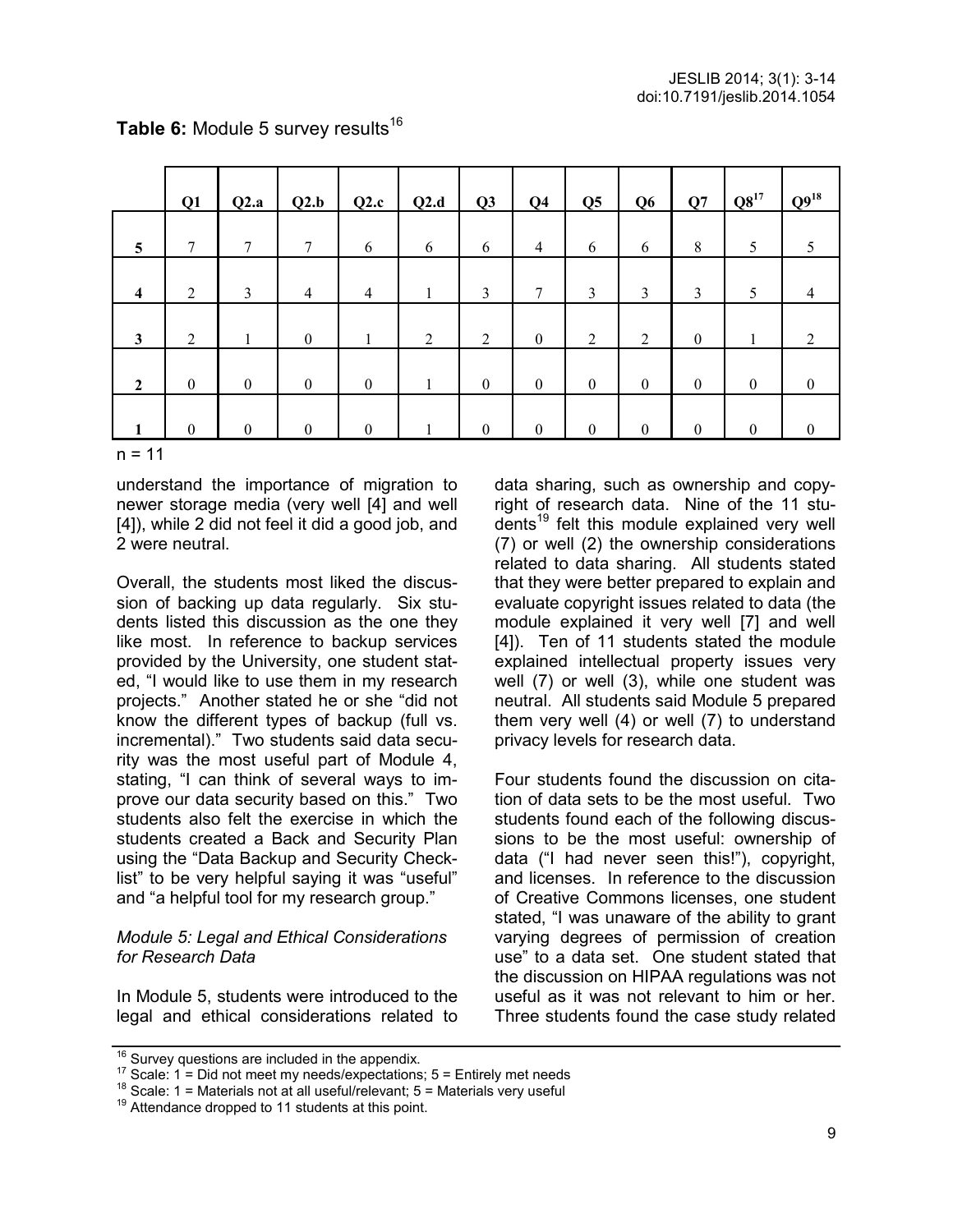|              | Q1               | Q2               | Q3             | Q <sub>4</sub> | Q <sub>5</sub>   | Q <sub>6</sub> | Q7       | Q8 | $Q^{9^{22}}$   | $Q10^{23}$ |
|--------------|------------------|------------------|----------------|----------------|------------------|----------------|----------|----|----------------|------------|
| 5            | 6                | 6                | $\overline{4}$ | 4              | 5                | 3              | 3        | 3  | $\overline{2}$ |            |
| 4            | 3                |                  | $\overline{4}$ | 3              | $\overline{2}$   | 3              | 3        | 2  | 5              |            |
| $\mathbf{3}$ |                  | 3                |                |                | 3                | $\overline{2}$ | 2        | 2  |                |            |
| $\mathbf{2}$ | $\boldsymbol{0}$ | $\boldsymbol{0}$ |                | $\overline{2}$ | $\boldsymbol{0}$ | $\overline{2}$ | 2        | 2  | $\overline{2}$ |            |
|              | $\theta$         | $\theta$         | $\theta$       | $\theta$       | $\theta$         | $\Omega$       | $\theta$ |    | $\Omega$       |            |

## **Table 7:** Module 6 survey results<sup>21</sup>

 $n = 10$ 

to ownership of research data very enlightening; one student went further to say it was "helpful to put everything in context."<sup>20</sup>

#### *Module 6: Data Sharing and Re-Use Policies*

In Module 6, students were introduced to data sharing. Students felt the module prepared them well for explaining the benefits of data sharing, with nine of  $10^{24}$  saying it prepared them very well (6) or well (3). The module explained Open Access, Open Science, and Open Data, and most (7 of 10) students felt this module prepared them very well (4) or well (3) to understand the differences among the three concepts, while two students felt it did not prepare them well. Six students of 10 felt they were prepared very well (3) or well (3) to identify different options and types of repositories for sharing data.

Open Access and Open Science were concepts three of the 10 students found most helpful in Module 6. One student commented, "Open science was something I had not heard of before." Five students found the discussion of sharing data within one's research group the most beneficial, with one calling it a "good consideration to keep in mind moving forward and preparing data."

#### *Module 7: Plan for Archiving and Storing Data*

In Module 7, students were introduced to concepts and methods for archiving and storing data sets. Students understood certain topics in this module better than others. For example, on the one hand, nine of 10 students felt that the discussion on the different options for long-term sustainable preservation of data prepared them very well (5) or well (4). On the other hand, less than half of the students felt the discussion on costs for data storage and services helped them understand it very well (3) or well (1); three felt it did not prepare them well at all, and 3 were neutral.

When asked about which content the students liked best, there was a wide range of favorites from the discussion about different levels of preservation (e.g., bit stream copying vs. migration vs. emulation) to tips for discovering data in various repositories. One student who liked the repository discussion called it "Very useful!" while another

<sup>&</sup>lt;sup>20</sup> "Who Owns Research Data? A Case Study." Adapted from "The Jessica Banks Case." http://bit.ly/1nkeqce.

 $21$  Survey questions are included in the appendix.

 $22$  Scale: 1 = Did not meet my needs/expectations; 5 = Entirely met needs

 $23$  Scale: 1 = Materials not at all useful/relevant; 5 = Materials very useful

 $24$  Attendance dropped to 10 students at this point.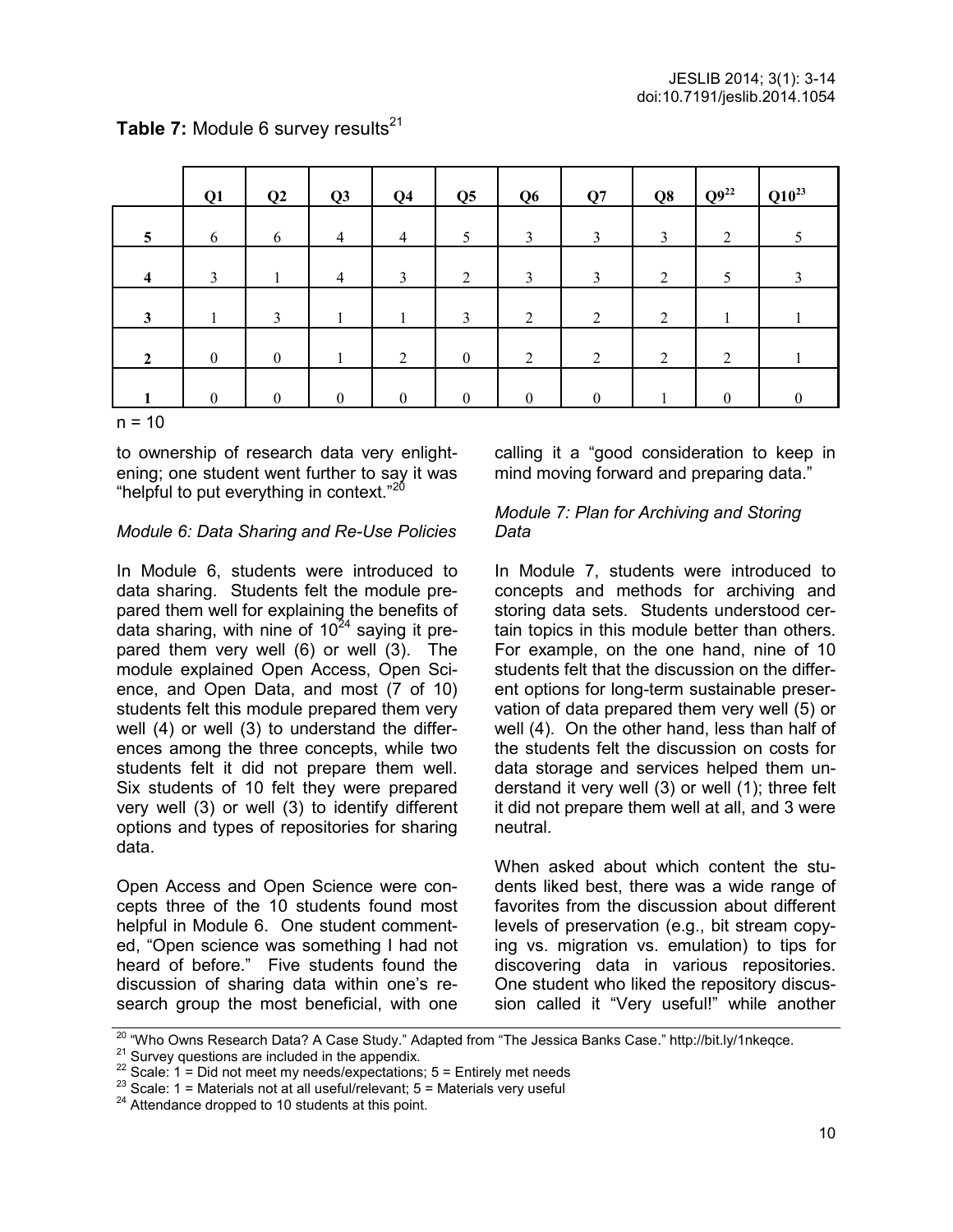|                 | Q1               | Q2             | Q3               | Q <sub>4</sub>   | Q <sub>5</sub> | Q <sub>6</sub> | Q7               | Q8             | $Q9^{26}$        | $Q10^{27}$ |
|-----------------|------------------|----------------|------------------|------------------|----------------|----------------|------------------|----------------|------------------|------------|
| $5\overline{)}$ | 5                | 5              | 3                | $\overline{4}$   | 5              | $\overline{2}$ | $\overline{4}$   | 3              | 3                | 4          |
| $\overline{4}$  | $\overline{4}$   | $\overline{2}$ | 5                |                  | 3              | 3              | $\overline{4}$   |                | 3                | 3          |
| $\mathbf{3}$    |                  | $\overline{2}$ | $\overline{2}$   | 5                |                | 2              | $\overline{2}$   | 3              | $\overline{4}$   | 2          |
| $\overline{2}$  | $\boldsymbol{0}$ |                | $\boldsymbol{0}$ | $\boldsymbol{0}$ |                | $\overline{2}$ | $\boldsymbol{0}$ |                | $\boldsymbol{0}$ |            |
|                 | $\theta$         | $\theta$       | $\theta$         | $\theta$         | $\Omega$       |                | $\Omega$         | $\overline{2}$ | $\Omega$         | $\Omega$   |

## Table 8: Module 7 survey results<sup>25</sup>

 $n = 10$ 

said it would help him or her with data mining.

#### **Discussion**

The surveys showed that the modules were generally effective at explaining the material. Overall, students felt the materials gave them sufficient understanding of the data life cycle and various points to consider when managing data. The workshop introduced important aspects of managing data that many of the students had never considered. One student commented that he had never considered the benefits of data sharing and would keep those benefits in mind during his future research and data management. Nine of 12 students found the discussion on data security and backup to be extremely useful. One student stated, "I can think of several ways to improve our data security based on this [discussion]." Simply exposing the students to these issues and causing them to think about them is a positive outcome from this workshop. Students now understand the basic underlying reasons why data management is important and have some tools to accomplish it.

each module, weighted average ratings<sup>28</sup> declined over the course of the morning, rose again after lunch (between Modules 3 and 4), and then declined again over the course of the afternoon (see Figure 1). One possible explanation for this trend is that students got increasingly tired as the day progressed, thereby finding it more difficult to concentrate. The author also found it difficult to maintain energy towards the end of the day, which might have reduced the effectiveness of his teaching. The following sections discuss adjustments to future workshop delivery formats based on this experience.

#### *Time Constraints*

An important consideration when planning for a data management workshop is the length of the class. The NECDMC has been designed modularly so that one has the option to select material that is needed for a specific purpose and omit the rest. The first module is an overview of the entire curriculum and can easily be used as the basis for a 60- to 90-minute overview session that could then be followed up by several other one- to two-hour sessions that would cover topics from other modules. The NECDMC is also well-suited for a longer course. For ex-

When taking the responses in aggregate for

 $25$  Survey questions are included in the appendix.

 $26$  Scale: 1 = Did not meet my needs/expectations; 5 = Entirely met needs

<sup>&</sup>lt;sup>27</sup> Scale: 1 = Materials not at all useful/relevant;  $5 =$  Materials very useful

 $28$  Calculated as the overall average score for all questions with a 5-point scale per module.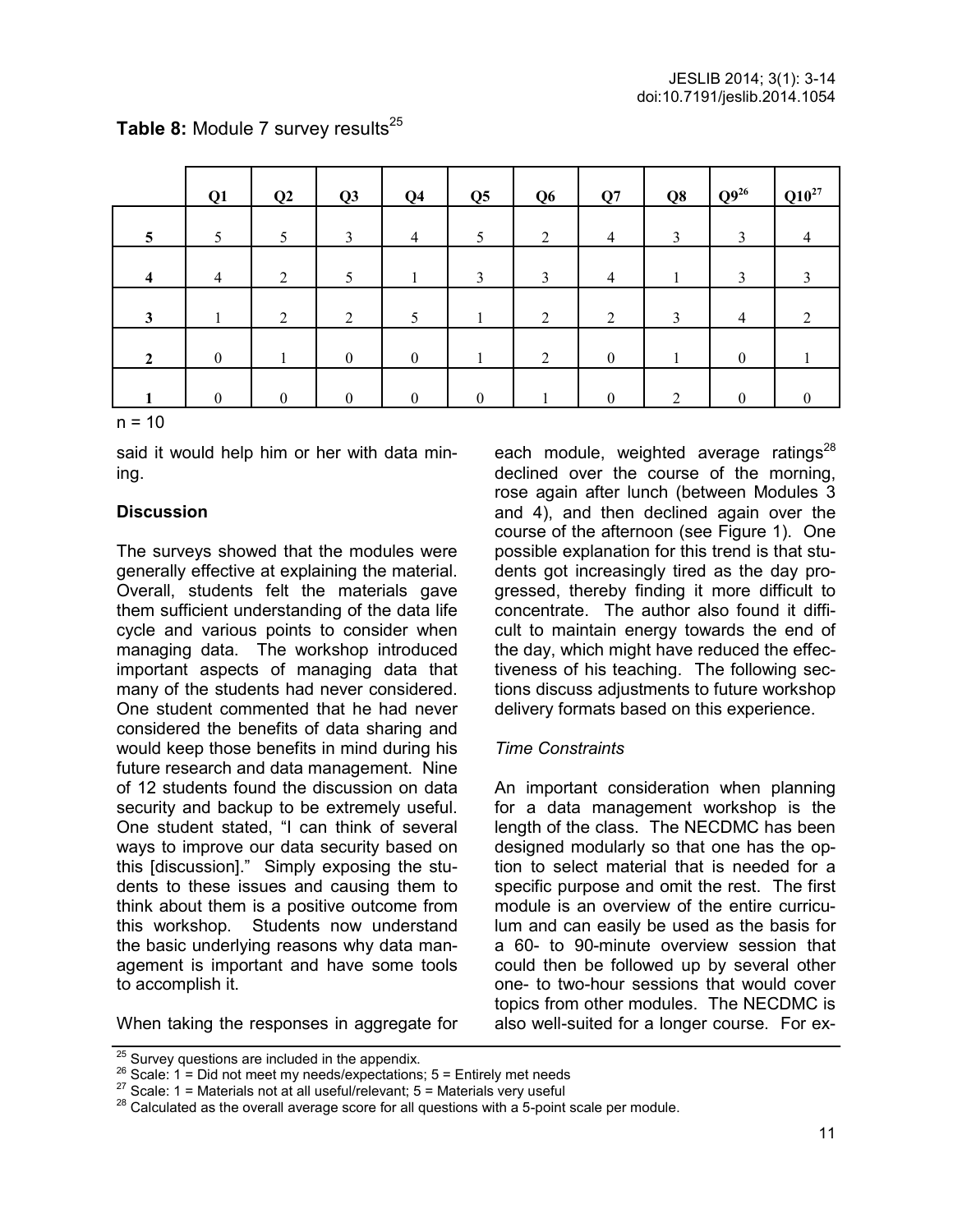

**Figure 1:** Weighted average overall response per module

ample, the course content and activities could be augmented with additional materials, readings, and assignments and be used as the basis for a 15-week long, for-credit course. Librarians who are considering using NECDMC for teaching RDM should assess the support of their institution, the time they will need to prepare for a class or course, and the amount of class time they have allotted. These factors will help determine the best approach for your situation.

Benefits of offering shorter workshops include ease of planning and delivery. Short workshops are also good for overviews of topics and can be repeated multiple times over the course of a term. Benefits of longer workshops include the ability to provide greater depth of material, but they are more difficult to deliver and coordinate. As mentioned earlier in the preceding section, longer workshops could increase the chances of participant burnout and dropout (Eaker and Ogier 2014; see Figure 1).

#### *Future Plans*

The workshop was an educational experience for the students as they were exposed to information they had never before considered. Preparing for the workshop was also an educational experience for the instructor. One lesson the author learned was that it is important to keep the sessions short, especially for first-time presenters. The author chose to offer the NECDMC as a day-long workshop. Based on his experience and the students' feedback, he will pace the introduction of material in smaller doses and tailor it for different disciplines. For example,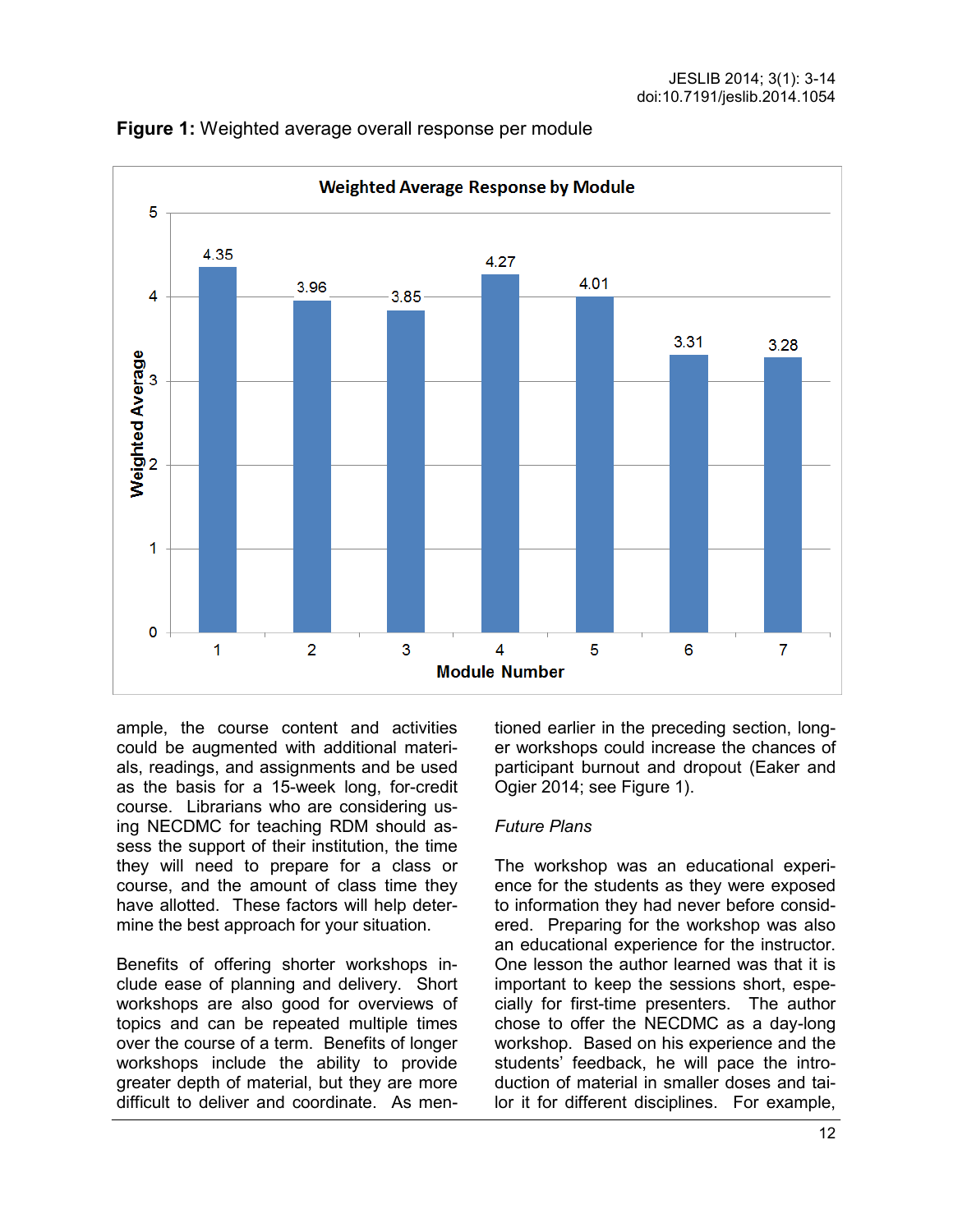he is designing smaller, target workshops for different disciplines, such as geospatial projects, agricultural projects, and engineering projects. These shorter workshops will be offered at least once during each semester and will provide customized information for that discipline, such as which repositories or metadata schema to use. This format will provide students with customized, actionable concepts rather than generalized information, as well as reduce participant burnout.

## **Conclusion**

This article discusses the author's process to plan and implement a data management workshop at the University of Tennessee, Knoxville. Additionally, it discusses the students' feedback. Future efforts here will be guided by the feedback received from participants and the instructor's experiences in planning and teaching the workshop. Continuing education in data management practices is crucial to students' success as researchers, but their time is limited. From the author's experience, targeted sessions for specific disciplines provide more value for the students' investment of time. Targeted sessions save students time by eliminating the need to determine how generalized information applies to their discipline and situation. There must be a balance between the efficient use of their time and giving them the skills they need to succeed in a data-driven research world.

#### **Electronic Content**

Appendix: Survey Instrument An online supplement to this article can be found at [http://escholarship.umassmed.edu/](http://escholarship.umassmed.edu/jeslib/vol3/iss1/1/) [jeslib/vol3/iss1/1/](http://escholarship.umassmed.edu/jeslib/vol3/iss1/1/) under "Appendix: Survey Instruments".

#### **References**

Adamick, Jessica, Rebecca Reznik-Zellen, and Matt Sheridan. "Data Management Training for Graduate Students at a Large

Research University." *Journal of eScience Librarianship* 1, no. 3 (2012): 180-188, [http://](http://dx.doi.org/10.7191/jeslib.2012.1022) [dx.doi.org/10.7191/jeslib.2012.1022](http://dx.doi.org/10.7191/jeslib.2012.1022)

Akers, Katherine G., and Jennifer Doty. "Disciplinary differences in faculty research data management practices and perspectives." *International Journal of Digital Curation* 8, no. 2 (2013):5-26, [http://](http://dx.doi.org/10.2218/ijdc.v8i2.263) [dx.doi.org/10.2218/ijdc.v8i2.263](http://dx.doi.org/10.2218/ijdc.v8i2.263)

Corti, Louise, Veerle Van den Eynden, Libby Bishop, and Matthew Woollard. *Managing and Sharing Research Data: A Guide to Good Practice*. London: Sage Publications Ltd, 2014.

Eaker, Christopher, Peter Fernandez, Miriam Davis, and Shea Swauger. "Data Sharing Practices of Agricultural Researchers and Their Implications for the Land Grant University Mission." Poster presentation at the Annual Conference of the US Agricultural Information Network, Burlington, VT, May 4-7, 2014.

Eaker, Christopher, Andrea Ogier. "A Tale of Two Assessments: A Comparison of Metrics for Data Management Education." Poster presentation at the Annual International Digital Curation Conference, San Francisco, CA, February 25-26, 2014.

ENTV. "*How Toy Story 2 Almost Got Deleted*." Video clip, YouTube, 2:26. May 19, 2012. [https://www.youtube.com/watch?](https://www.youtube.com/watch?v=8dhp_20j0Ys) [v=8dhp\\_20j0Ys](https://www.youtube.com/watch?v=8dhp_20j0Ys) 

Hanson, Karen, Alisa Surkis, and Karen Yacobucci. "*Data Sharing and Management Snafu in 3 Short Acts*." Video clip, YouTube, 4:40. December 19, 2012. [https://](https://www.youtube.com/watch?v=N2zK3sAtr-4&feature=kp) [www.youtube.com/watch?v=N2zK3sAtr](https://www.youtube.com/watch?v=N2zK3sAtr-4&feature=kp)-[4&feature=kp](https://www.youtube.com/watch?v=N2zK3sAtr-4&feature=kp)

Piorun, Mary, Donna Kafel, Tracey Leger-Hornby, Siamak Najafi, Elaine Martin, Paul Colombo, and Nancy LaPelle. "Teaching Research Data Management: An Undergraduate/Graduate Curriculum." *Journal of eSci-*